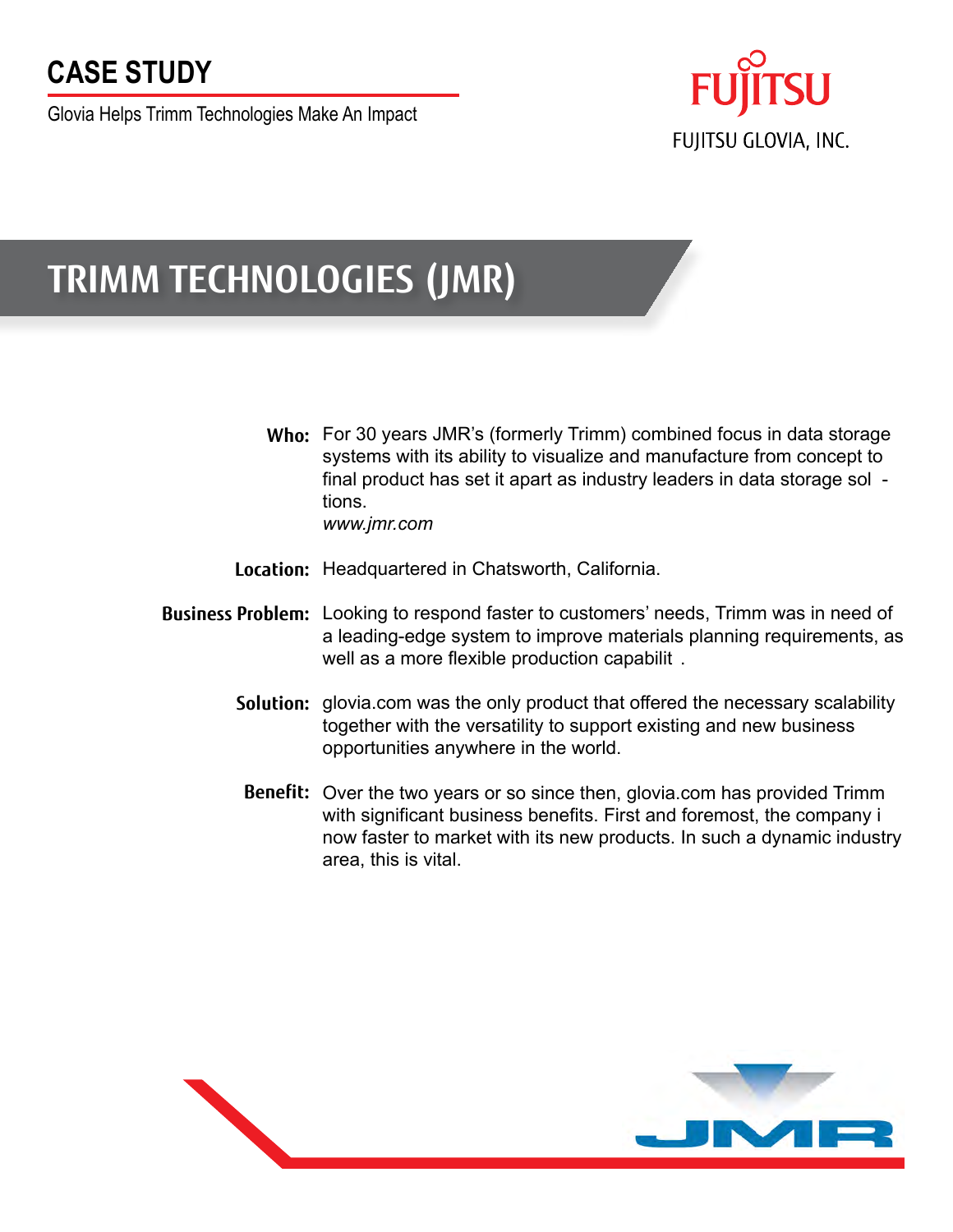*"Through its engineering modules, the Glovia system has enabled us to cut timeto-market substantially. This has enabled us to launch new products when they have maximum impact on the market, giving us an edge over our competitors."*

—Alan Honarmand, Managing Director, Trimm Technologies Ltd

Established in 1928, Trimm Technologies is one of the world's largest independent manufacturers of high-performance computer storage subsystems, assemblies and enclosures. The company, which is part of the US-based Trimm Group, has manufacturing facilities in Las Vegas and Nottingham, UK. It employs a total of more than 200 people and has revenues in the region of \$50 million.

As a technology-focused company, Trimm has a tradition of investing in staff, facilities and state-of-theart manufacturing equipment. It has also adopted a progressive approach to information technology (IT), with a robust, reliable infrastructure being seen as essential for effective coordination of operations on different continents. One of the most significant developments in recent years has been the company's implementation of Glovia's ERP product, glovia.com.

"We needed a leading-edge system to give us an improved view of our materials planning requirements, as well as a more flexible production capabilit , so that we could react more quickly to our customers' needs," commented Alan Honarmand, managing director of Trimm Technologies Ltd, the company's UK subsidiary.

#### *After Evaluating the Market, Trimm Technologies Chose Glovia*

According to Honarmand, glovia.com was the only product that offered the necessary scalability together with the versatility to support existing and new business opportunities anywhere in the world. Fujitsu Glovia's global presence was a particularly important factor in the decision. The new system went live in Las Vegas in November 1998 and in Nottingham some five months late .

### *Significant Benefits*

Over the two years or so since then, glovia.com has provided Trimm with significant business benefits. Firs and foremost, the company is now faster to market with its new products. In such a dynamic industry area, this is vital.

"Through its engineering modules, glovia.com has enabled us to cut time-to-market substantially. This has enabled us to launch new products when they have maximum impact on the market, giving us an edge over our competitors. We have also seen a substantial reduction in the number of shop-floor processes, so that we get the finished product out

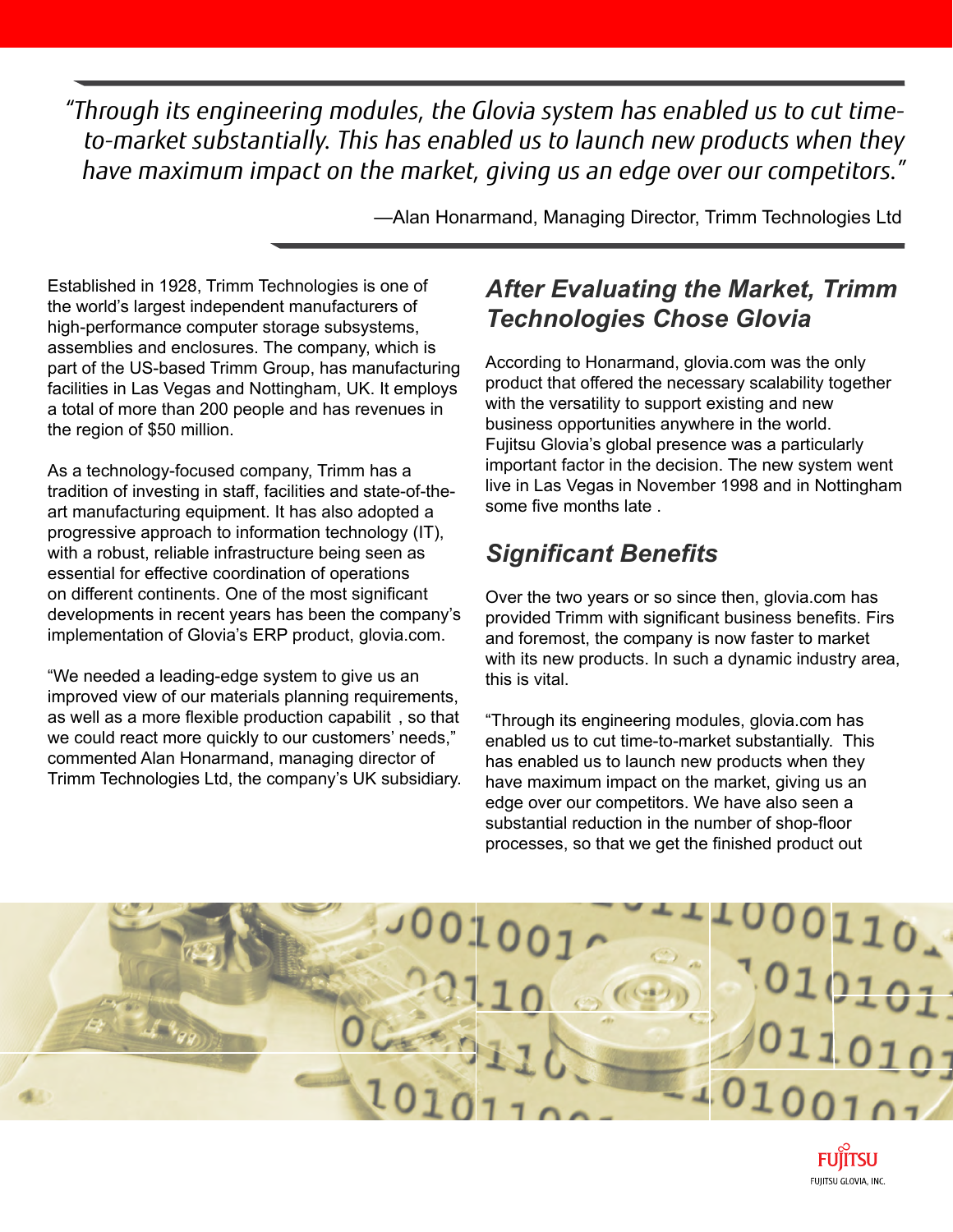of the door more quickly than we did in the past," explained Honarmand.

Internally, the use of glovia.com has cut costs substantially. The number of staff involved with purchasing and production scheduling, for example, has been reduced by half. Further savings are being made through a continual reduction in inventory levels, which is having a significant impact on cash fl Trimm's original stock control functionality was unable to adequately forecast product or materials requirements, which invariably led to excess inventory on some component lines and inadequate stock on others. With the materials planning capabilities of glovia.com, Trimm now has a clear view of what manufacturing materials are required and when.

Another major advantage of the new system was the ability to integrate with the Cognos Impromptu business intelligence tool set. The use of Cognos Impromptu is enabling Trimm to manage the business using a relatively small number of reports, rather

#### *Global Implementation*

In addition, the global implementation of glovia.com ensures effective communication between the UK, the parent organization in Las Vegas, and the holding company in Pittsburgh. Daily reporting of sales and inventory information is done electronically from glovia.com, as is monthly reporting of financial data Quality management practices can now be shared across the organization, and inventory can be managed globally, which was not possible in the past.

Recently, Trimm has been looking into the possibility of a 100 per cent web-enabled version of glovia.com that provides comprehensive support for e-commerce. According to Honarmand, the implementation of closer electronic links with customers is a top priority for the near future. Not only will this enable Trimm to keep abreast of industry trends but it will also support further improvements in customer service.

*"We are very pleased with the service we've had from Fujitsu Glovia, both*  during and after the implementation. We are very keen to see the relationship *continue and flourish in the future, and we look forward to introducing new Glovia products into our facilities on both sides of the Atlantic."*

— Alan Honarmand, Managing Director, Trimm Technologies Ltd

 than having to search through large volumes of data whenever business decisions need to be made, as in the past.

"Trimm can now focus its efforts on manufacturing the right product at the right time to satisfy customers, while at the same time having full visibility of manufacturing and supply costs right across the supply chain. Importantly, we are now also able to identify margin per product sold - a significant benefit," sai Honarmand.

"We want our customers to be able to interact with our website in order to obtain customized quotes, place orders online, and track the progress of their orders. This means that the website will need to be integrated with our other internal systems, and Glovia provides the resources to enable us to do just that, We anticipate that over the next six months we will be starting work on glovia.e, an e-commerce solution from Fujitsu Glovia," commented Honarmand.